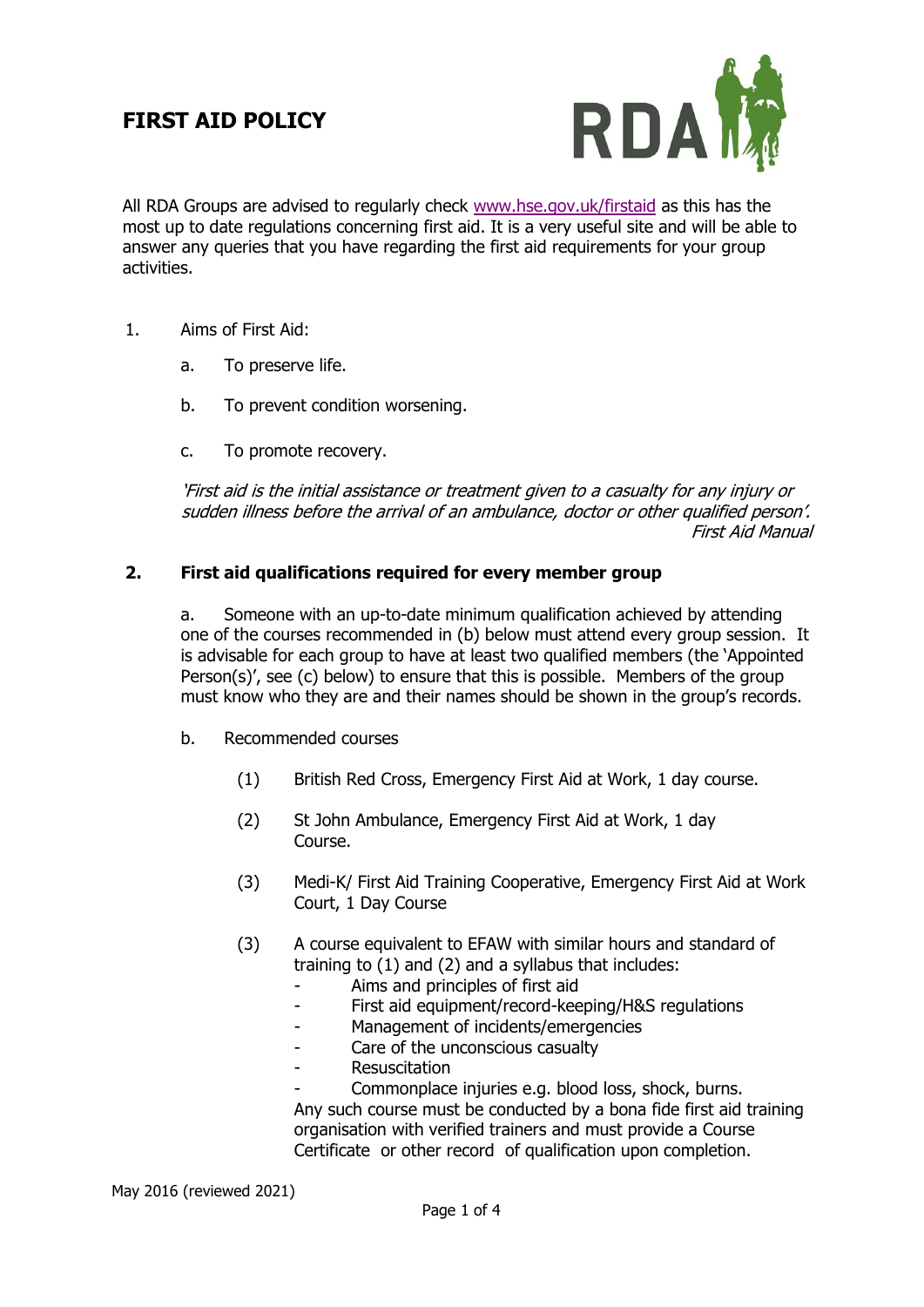There may sometimes be a requirement for the longer 3 day courses to be completed, e.g. if a coach is undertaking a senior qualification, and these can also be obtained from the Red Cross, St John Ambulance or The British Horse Society.

# **3. First Aid Kit**

a. The First Aid Kit must be readily available at each Member Group session. Any participant with a condition that may require medical treatment must be accompanied by a carer who can administer appropriate treatment if necessary.

b. The First Aid Kit must be adequately stocked in line with the needs for your group. HSE do not have a mandatory list but state it must meet what you assess your needs to be. A suggested MINIMUM stock is listed below.

#### **Contents**

## **It must not include medication of any kind.**

A leaflet giving general guidance on First Aid (eg HSE's leaflet: Basic advice on first aid at work, available to download form [www.hse.gov.uk/firstaid\)](http://www.hse.gov.uk/firstaid)

- 20 Individually-wrapped sterile adhesive dressings (assorted sizes)
- 2 Sterile eye pads
- 4 Individually-wrapped triangular bandages, preferable sterile.
- 6 Safety pins
- 2 Large, individually wrapped, sterile, undedicated wound dressings.
- 6 medium sized, individually wrapped, sterile, undedicated wound dressings.

Pen and paper, to write down names and addresses of witnesses to incidents.

Accident report Book.

Camera, to take photos of any accident scene.

1 Resusci Pack (face shield, gloves, wipe and guidance notes)

This is a suggested list only and every group is responsible for assessing their own individual needs and adjusting the contents accordingly.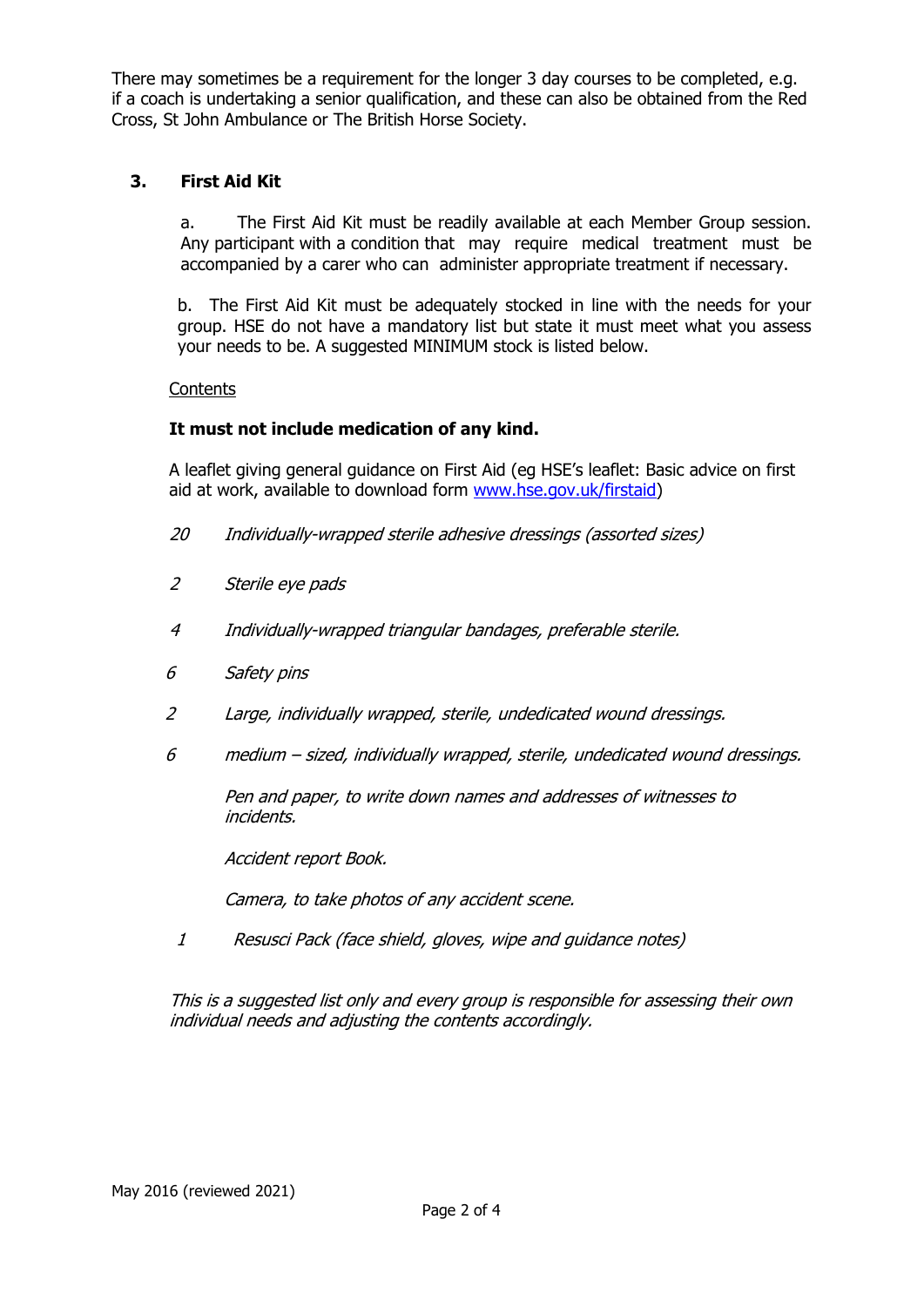- 4. Information that must be immediately available to the First Aider. These can be kept in the First Aid box for ease of access, except for participant's personal details which must be kept securely but be accessible when required.
	- a. Where the nearest telephone is
	- b. Telephone number of the nearest doctor.
	- c. Telephone number of the local ambulance (e.g.999 or 112).
	- d. Participants' school/hospital/centre/home contacts
	- e. Telephone number and address (with postcode and OS grid reference) of the group's venue to give to the emergency service(s) if they are needed.

## **5. Recording of Accidents/ lncidents**

a. Each group is responsible for recording in their Accident/Incident Records Book all relevant information about any accident or incident that may be required for reference at a later date in the event of query or an insurance claim. **When required by HSE, this information must be transferred to a RIDDOR report form (see RIDDOR guidance on the RDA or HSE website).**

- (1) The Accident Book must be readily available at each group session.
- (2) All reports must be written in ink, signed and dated.
- (3) All records of accidents/incidents should be kept indefinitely in group files.

#### Information required in Report of an Accident or Incident

- a. The date, time and place of the accident/incident.
- b. The full name and address of the person in charge.
- c. The full name and address of each person injured and;
	- (1) Their date of birth.
	- (2) Their riding experience/ability.
	- (3) The name and address of the school/centre attended (if relevant).
	- (4) The name of the person responsible (parent/guardian/carer) at the time of the accident/incident for the person injured.
- d. The name of the horse(s) involved.
- e. The full name, address, role and signature of anyone else involved.
- f. **The names, addresses and signatures of at least two witnesses.**